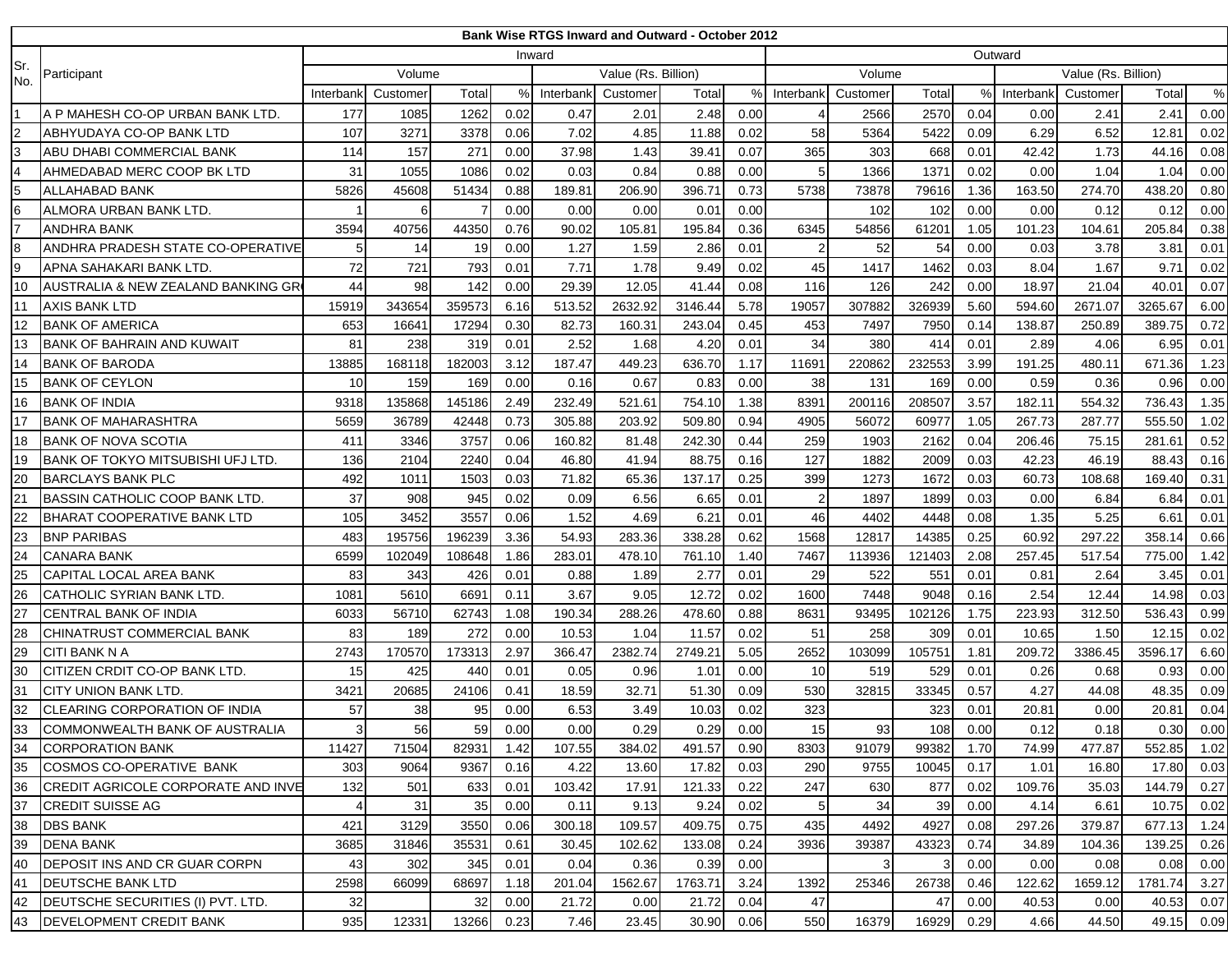| 44  | DHANALAKSHMI BANK LTD.                      | 2942  | 10347           | 13289  | 0.23  | 11.82  | 41.48   | 53.30   | 0.10  | 1244           | 14220  | 15464  | 0.27  | 12.16  | 47.83   | 59.98   | 0.11       |
|-----|---------------------------------------------|-------|-----------------|--------|-------|--------|---------|---------|-------|----------------|--------|--------|-------|--------|---------|---------|------------|
| 45  | DOMBIVLI NAGARI SAHAKARI BANK               | 92    | 966             | 1058   | 0.02  | 0.79   | 1.88    | 2.68    | 0.00  | 17             | 1601   | 1618   | 0.03  | 0.03   | 2.93    | 2.96    | 0.01       |
| 46  | FEDERAL BANK LTD.                           | 4550  | 35768           | 40318  | 0.69  | 26.68  | 119.77  | 146.45  | 0.27  | 6766           | 53629  | 60395  | 1.04  | 30.27  | 135.28  | 165.55  | 0.30       |
| 47  | <b>FIRSTRAND BANK</b>                       | 75    | 40              | 115    | 0.00  | 37.62  | 0.74    | 38.36   | 0.07  | 78             | 192    | 270    | 0.00  | 37.94  | 2.27    | 40.21   | 0.07       |
| 48  | GOLDMAN SACH (INDIA) CAPITAL MARKET         |       | 13              | 14     | 0.00  | 0.00   | 33.55   | 33.55   | 0.06  | 29             |        | 29     | 0.00  | 67.09  | 0.00    | 67.09   | 0.12       |
| 49  | <b>GREATER BOMBAY CO-OP BANK</b>            | 78    | 641             | 719    | 0.01  | 0.33   | 1.22    | 1.54    | 0.00  |                | 1037   | 1037   | 0.02  | 0.00   | 2.16    | 2.16    | 0.00       |
| 50  | <b>GUJARAT STATE COOPERATIVE BANK LTD</b>   | 98    | 642             | 740    | 0.01  | 2.38   | 9.66    | 12.04   | 0.02  | 36             | 982    | 1018   | 0.02  | 0.05   | 11.47   | 11.52   | 0.02       |
| 51  | <b>HDFC BANK LTD.</b>                       | 26965 | 876416          | 903381 | 15.49 | 475.83 | 7760.03 | 8235.86 | 15.12 | 20836          | 730727 | 751563 | 12.88 | 334.51 | 8782.49 | 9117.00 | 16.74      |
| 52  | <b>HONGKONG &amp; SHANGHAI BKG CORPORAT</b> | 2193  | 70556           | 72749  | 1.25  | 226.45 | 955.10  | 1181.55 | 2.17  | 2127           | 48592  | 50719  | 0.87  | 225.17 | 905.17  | 1130.34 | 2.08       |
| 53  | <b>ICICI BANK LTD</b>                       | 11113 | 298121          | 309234 | 5.30  | 341.93 | 1529.46 | 1871.40 | 3.44  | 8085           | 292334 | 300419 | 5.15  | 162.24 | 2056.68 | 2218.92 | 4.07       |
| 54  | <b>ICICI SECURITIES LIMITED</b>             | 177   | 30 <sup>1</sup> | 207    | 0.00  | 60.07  | 110.98  | 171.05  | 0.31  | 154            |        | 154    | 0.00  | 236.31 | 0.00    | 236.31  | 0.43       |
| 55  | <b>IDBILTD.</b>                             | 9088  | 152329          | 161417 | 2.77  | 463.22 | 1751.67 | 2214.90 | 4.07  | 8605           | 137160 | 145765 | 2.50  | 451.85 | 1729.17 | 2181.02 | 4.00       |
| 56  | <b>INDIAN BANK</b>                          | 6337  | 55099           | 61436  | 1.05  | 131.64 | 202.92  | 334.56  | 0.61  | 5167           | 78982  | 84149  | 1.44  | 113.29 | 225.05  | 338.34  | 0.62       |
| 57  | INDIAN CLEARING CORPORATION LIMITED         | 8     | 772             | 780    | 0.01  | 0.48   | 176.89  | 177.37  | 0.33  | 57             | 805    | 862    | 0.01  | 24.28  | 153.09  | 177.37  | 0.33       |
| 58  | INDIAN OVERSEAS BANK                        | 8406  | 78029           | 86435  | 1.48  | 274.44 | 315.25  | 589.70  | 1.08  | 9084           | 84971  | 94055  | 1.61  | 292.51 | 306.26  | 598.77  | 1.10       |
| 59  | <b>INDUSIND BANK LTD.</b>                   | 3569  | 56650           | 60219  | 1.03  | 239.17 | 304.91  | 544.09  | 1.00  | 2815           | 63404  | 66219  | 1.14  | 273.93 | 290.22  | 564.14  | 1.04       |
| 60  | ING VYSYA BANK LTD.                         | 5041  | 76568           | 81609  | 1.40  | 147.62 | 228.03  | 375.65  | 0.69  | 3241           | 70112  | 73353  | 1.26  | 118.65 | 1163.77 | 1282.42 | 2.35       |
| 61  | JALGAON JANTA SAHAKARI BANK LTD.            | 41    | 302             | 343    | 0.01  | 0.27   | 2.36    | 2.63    | 0.00  |                | 1200   | 1200   | 0.02  | 0.00   | 2.69    | 2.69    | 0.00       |
| 62  | JALGAON PEOPLES' COOPERATIVE BANK           | 5     | 135             | 140    | 0.00  | 0.01   | 0.79    | 0.79    | 0.00  |                | 582    | 582    | 0.01  | 0.00   | 0.80    | 0.80    | 0.00       |
| 63  | JAMMU AND KASHMIR BANK LTD.                 | 1344  | 19270           | 20614  | 0.35  | 43.57  | 79.75   | 123.31  | 0.23  | 1156           | 33757  | 34913  | 0.60  | 36.97  | 95.96   | 132.93  | 0.24       |
| 64  | JANAKALYAN SAHAKARI BANK LTD.               | 47    | 1137            | 1184   | 0.02  | 2.96   | 1.71    | 4.67    | 0.01  | 26             | 1789   | 1815   | 0.03  | 3.15   | 2.24    | 5.39    | 0.01       |
| 65  | JANASEVA SAHAKARI BANK LTD., PUNE           | 17    | 178             | 195    | 0.00  | 0.06   | 0.53    | 0.59    | 0.00  |                | 599    | 599    | 0.01  | 0.00   | 0.66    | 0.66    | 0.00       |
| 66  | JANATA SAHAKARI BANK LTD., PUNE             | 135   | 2169            | 2304   | 0.04  | 1.47   | 3.98    | 5.45    | 0.01  | 15             | 3494   | 3509   | 0.06  | 0.05   | 5.56    | 5.62    | 0.01       |
| 67  | JP MORGAN CHASE BANK, N A                   | 243   | 1954            | 2197   | 0.04  | 226.71 | 215.56  | 442.27  | 0.81  | 316            | 3519   | 3835   | 0.07  | 192.76 | 375.77  | 568.52  | 1.04       |
| 68  | KALLAPANNA AWADE ICHALKARANJI JANA          | 125   | 867             | 992    | 0.02  | 0.54   | 2.54    | 3.07    | 0.01  | 38             | 2033   | 2071   | 0.04  | 0.10   | 4.61    | 4.71    | 0.01       |
| 69  | IKALUPUR COMMERCIAL CO-OP BANK              | 192   | 2784            | 2976   | 0.05  | 0.73   | 6.44    | 7.17    | 0.01  | 133            | 4422   | 4555   | 0.08  | 0.38   | 5.84    | 6.22    | 0.01       |
| 70  | KALYAN JANATA SAH BANK LTD                  | 34    | 643             | 677    | 0.01  | 0.27   | 0.99    | 1.26    | 0.00  | 17             | 1937   | 1954   | 0.03  | 0.01   | 3.30    | 3.31    | 0.01       |
| 71  | KANGRA CO-OPERATIVE BANK LTD.               |       | 45              | 52     | 0.00  | 0.00   | 0.02    | 0.03    | 0.00  |                | 172    | 172    | 0.00  | 0.00   | 0.12    | 0.12    | 0.00       |
| 72  | KAPOL CO-OP BANK LTD                        | 50    | 1398            | 1448   | 0.02  | 0.17   | 2.17    | 2.34    | 0.00  | 8              | 1242   | 1250   | 0.02  | 0.04   | 2.05    | 2.09    | 0.00       |
| 73  | KARAD URBAN CO-OP. BANK LTD.                | 148   | 615             | 763    | 0.01  | 0.91   | 2.09    | 3.00    | 0.01  | 31             | 2020   | 2051   | 0.04  | 0.32   | 2.55    | 2.87    | 0.01       |
| 74  | KARNATAKA BANK LTD                          | 2581  | 21248           | 23829  | 0.41  | 13.11  | 40.55   | 53.66   | 0.10  | 1415           | 31799  | 33214  | 0.57  | 6.77   | 48.49   | 55.26   | 0.10       |
| 75  | KARNATAKA STATE APEX COOP BANK              | 94    | 429             | 523    | 0.01  | 0.53   | 12.31   | 12.84   | 0.02  | 6              | 724    | 730    | 0.01  | 0.04   | 14.11   | 14.16   | 0.03       |
| 76  | KARNATAKA VIKAS GRAMEENA BANK               |       |                 |        | 0.00  | 0.00   | 0.00    | 0.00    | 0.00  |                |        |        | 0.00  | 0.00   | 0.00    | 0.00    | 0.00       |
| 177 | KARUR VYSYA BANK LTD.                       | 4578  | 34157           | 38735  | 0.66  | 18.28  | 79.62   | 97.90   | 0.18  | 2819           | 49993  | 52812  | 0.91  | 11.22  | 71.97   | 83.18   | 0.15       |
| 78  | KOTAK MAHINDRA BANK LTD.                    | 4427  | 90552           | 94979  | 1.63  | 400.94 | 591.76  | 992.70  | 1.82  | 2194           | 107075 | 109269 | 1.87  | 363.61 | 1220.03 | 1583.63 | 2.91       |
| 79  | <b>KRUNG THAI BANK PCL</b>                  | 59    | 69              | 128    | 0.00  | 1.12   | 0.21    | 1.33    | 0.00  | 45             | 61     | 106    | 0.00  | 1.21   | 0.14    | 1.35    | 0.00       |
| 80  | LAXMI VILAS BANK LTD.                       | 2251  | 12689           | 14940  | 0.26  | 6.16   | 27.54   | 33.70   | 0.06  | 1072           | 21785  | 22857  | 0.39  | 3.16   | 33.53   | 36.69   | 0.07       |
| 81  | MAHANAGAR CO-OP.BANK LTD.                   | 52    | 890             | 942    | 0.02  | 2.36   | 1.57    | 3.93    | 0.01  | 20             | 1299   | 1319   | 0.02  | 2.02   | 1.98    | 4.00    | 0.01       |
| 82  | MAHARASHTRA STATE CO-OP BANK LTD.           | 389   | 2279            | 2668   | 0.05  | 55.87  | 43.11   | 98.98   | 0.18  | 94             | 1920   | 2014   | 0.03  | 46.61  | 55.93   | 102.54  | 0.19       |
| 83  | <b>MASHREQ BANK</b>                         | 122   | $\overline{4}$  | 126    | 0.00  | 5.91   | 0.01    | 5.92    | 0.01  | 87             | 50     | 137    | 0.00  | 4.12   | 1.56    | 5.68    | 0.01       |
| 84  | MEHSANA URBAN COOPERATIVE BANK LT           | 221   | 1530            | 1751   | 0.03  | 0.95   | 2.70    | 3.65    | 0.01  | 9              | 2704   | 2713   | 0.05  | 0.01   | 3.96    | 3.98    | 0.01       |
| 85  | MIZUHO CORPORATE BANK LTD.                  | 128   | 906             | 1034   | 0.02  | 47.52  | 16.84   | 64.36   | 0.12  | 137            | 974    | 1111   | 0.02  | 44.36  | 21.77   | 66.13   | 0.12       |
| 86  | MORGAN STANLEY INDIA PRIMARY DEALER PRIVATE |       | 22              | 22     | 0.00  | 0.00   | 25.40   | 25.40   | 0.05  | 40             |        | 40     | 0.00  | 56.14  | 0.00    | 56.14   | 0.10       |
| 87  | MUMBAI DISTRICT CENTRAL COOP BANK L         | 30    | 901             | 931    | 0.02  | 0.33   | 6.00    | 6.33    | 0.01  | 49             | 783    | 832    | 0.01  | 0.08   | 8.03    | 8.11    | 0.01       |
| 88  | MUNICIPAL COOPERATIVE BANK LTD.             |       | 17              | 17     | 0.00  | 0.00   | 0.07    | 0.07    | 0.00  |                |        | 3      | 0.00  | 0.00   | 0.00    | 0.00    | 0.00       |
| 89  | NAGPUR NAGARIK SAHAKARI BANK LTD.           | 70    | 1248            | 1318   | 0.02  | 0.13   | 1.81    | 1.94    | 0.00  | 8 <sup>1</sup> | 2055   | 2063   | 0.04  | 0.01   | 3.00    | 3.01    | 0.01       |
| 90  | NAINITAL BANK LTD.                          | 471   | 2634            | 3105   | 0.05  | 4.72   | 4.46    | 9.18    | 0.02  | 42             | 4837   | 4879   | 0.08  | 0.08   | 9.14    | 9.21    | 0.02       |
| 91  | NASIK MARCHANT'S CO-OP BANK LTD.            | 71    | 753             | 824    | 0.01  | 0.33   | 5.85    | 6.18    | 0.01  | 5 <sub>5</sub> | 2259   | 2264   | 0.04  | 0.01   | 6.01    |         | 6.02  0.01 |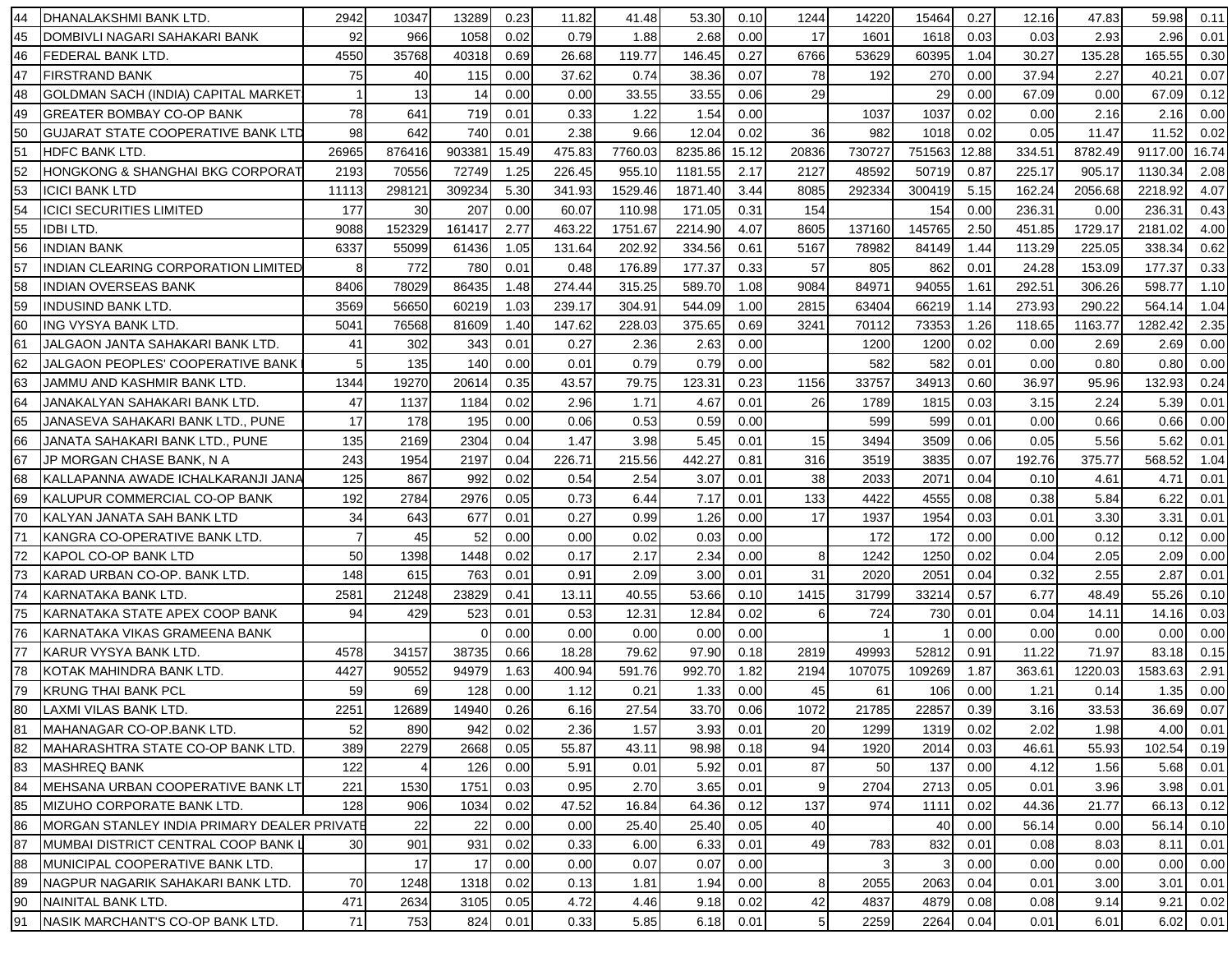| 92  | NATIONAL AUSTRALIA BANK LTD                |       |        |        | 0.00  | 1.40    | 0.00    | 1.40    | 0.00  |       |        | 5        | 0.00  | 1.39           | 0.00    | 1.39    | 0.00 |
|-----|--------------------------------------------|-------|--------|--------|-------|---------|---------|---------|-------|-------|--------|----------|-------|----------------|---------|---------|------|
| 93  | NATIONAL STOCK EXCHANGE OF INDIA LT        | 195   | 4785   | 4980   | 0.09  | 37.21   | 1825.67 | 1862.88 | 3.42  | 846   | 5729   | 6575     | 0.11  | 190.37         | 1672.50 | 1862.88 | 3.42 |
| 94  | NEW INDIA CO-OP BANK                       | 24    | 1042   | 1066   | 0.02  | 0.03    | 2.16    | 2.19    | 0.00  | 28    | 1452   | 1480     | 0.03  | $0.0^{\circ}$  | 2.10    | 2.11    | 0.00 |
| 95  | NOMURA FIXED INCOME SECURITIES             | 30    | 13     | 43     | 0.00  | 38.52   | 16.55   | 55.08   | 0.10  | 70    |        | 70       | 0.00  | 85.59          | 0.00    | 85.59   | 0.16 |
| 96  | NORTH KANARA GSB COOP BANK LTD.            | 133   | 1823   | 1956   | 0.03  | 2.66    | 2.22    | 4.89    | 0.01  | 64    | 2493   | 2557     | 0.04  | 2.50           | 2.85    | 5.35    | 0.01 |
| 97  | NUTAN NAGARIK SAHAKARI BANK LTD.           | 17    | 843    | 860    | 0.01  | 0.02    | 0.64    | 0.66    | 0.00  |       | 1124   | 1125     | 0.02  | 0.00           | 1.35    | 1.35    | 0.00 |
| 98  | OMAN INTERNATIONAL BANK SAOG               | 21    | 36     | 57     | 0.00  | 0.86    | 0.38    | 1.24    | 0.00  | 24    | 115    | 139      | 0.00  | 1.06           | 0.26    | 1.32    | 0.00 |
| 99  | ORIENTAL BANK OF COMMERCE                  | 8032  | 104219 | 112251 | 1.92  | 86.85   | 259.94  | 346.79  | 0.64  | 9019  | 129951 | 138970   | 2.38  | 90.59          | 292.02  | 382.61  | 0.70 |
| 100 | <b> ORISSA STATE COOPERATIVE BANK BANK</b> | 30    | 56     | 86     | 0.00  | 0.37    | 7.57    | 7.94    | 0.01  |       | 103    | 103      | 0.00  | 0.00           | 8.35    | 8.35    | 0.02 |
| 101 | <b>PARSIK JANATA SAHAKARI BK LTD.</b>      | 8     | 503    | 511    | 0.01  | 0.00    | 0.56    | 0.57    | 0.00  |       | 756    | 763      | 0.01  | 0.05           | 1.01    | 1.06    | 0.00 |
|     | 102 PNB GILTS LIMITED                      | 134   | 66     | 200    | 0.00  | 103.88  | 77.68   | 181.56  | 0.33  | 289   |        | 289      | 0.00  | 238.57         | 0.00    | 238.57  | 0.44 |
|     | 103 PRIME CO-OPERATIVE BANK LTD.           |       | 109    | 113    | 0.00  | 0.00    | 0.08    | 0.08    | 0.00  |       | 463    | 463      | 0.01  | 0.00           | 0.37    | 0.37    | 0.00 |
|     | 104 PUNJAB & MAHARASTRA CO-OP BANK         | 133   | 1647   | 1780   | 0.03  | 0.64    | 4.71    | 5.35    | 0.01  | 80    | 2140   | 2220     | 0.04  | 1.88           | 5.95    | 7.83    | 0.01 |
|     | 105 PUNJAB AND SIND BANK                   | 1426  | 14798  | 16224  | 0.28  | 70.03   | 113.62  | 183.65  | 0.34  | 949   | 19722  | 20671    | 0.35  | 74.35          | 124.35  | 198.70  | 0.36 |
| 106 | <b>PUNJAB NATIONAL BANK</b>                | 17723 | 215203 | 232926 | 3.99  | 435.31  | 599.02  | 1034.33 | 1.90  | 18333 | 271705 | 290038   | 4.97  | 347.62         | 715.82  | 1063.44 | 1.95 |
| 107 | <b>RABOBANK INTERNATIONAL</b>              | 60    | 32     | 92     | 0.00  | 5.36    | 3.91    | 9.27    | 0.02  | 45    | 80     | 125      | 0.00  | 6.34           | 5.28    | 11.62   | 0.02 |
| 108 | IRAJASTHAN STATE COOPERATIVE BANK L        | 49    | 61     | 110    | 0.00  | 1.93    | 3.98    | 5.90    | 0.01  |       | 454    | 454      | 0.01  | 0.00           | 5.63    | 5.63    | 0.01 |
|     | 109  RAJKOT NAGARIK SAHAKARI BANK LTD.     | 93    | 1000   | 1093   | 0.02  | 15.20   | 2.75    | 17.95   | 0.03  | 11    | 1688   | 1699     | 0.03  | 0.04           | 17.53   | 17.57   | 0.03 |
|     | 110 RATNAKAR BANK LIMITED                  | 412   | 3156   | 3568   | 0.06  | 58.71   | 22.34   | 81.05   | 0.15  | 172   | 5457   | 5629     | 0.10  | 51.76          | 43.10   | 94.86   | 0.17 |
|     | 111 RESERVE BANK OF INDIA                  | 239   | 2196   | 2435   | 0.04  | 422.56  | 5541.86 | 5964.4  | 10.95 |       |        | $\Omega$ | 0.00  | 0.00           | 0.00    | 0.00    | 0.00 |
|     | 112 IROYAL BANK OF SCOTLAND N.V.           | 1525  | 26882  | 28407  | 0.49  | 69.45   | 229.10  | 298.55  | 0.55  | 1128  | 17998  | 19126    | 0.33  | 92.69          | 418.12  | 510.80  | 0.94 |
|     | 113 SARASWAT CO-OPERATIVE BANK LTD.        | 784   | 13075  | 13859  | 0.24  | 57.88   | 115.75  | 173.63  | 0.32  | 250   | 14231  | 14481    | 0.25  | 51.84          | 118.39  | 170.23  | 0.31 |
|     | 114 SBI DFHI LTD                           | 123   | 149    | 272    | 0.00  | 276.82  | 4.77    | 281.59  | 0.52  | 481   |        | 481      | 0.01  | 378.39         | 0.00    | 378.39  | 0.69 |
|     | 115 SEC TRADING CORP OF INDIA LTD          | 107   | 51     | 158    | 0.00  | 91.69   | 24.25   | 115.94  | 0.21  | 177   |        | 177      | 0.00  | 150.17         | 0.00    | 150.17  | 0.28 |
|     | 116 SHAMRAO VITHHAL CO-OP BANK LTD.        | 398   | 6904   | 7302   | 0.13  | 13.84   | 11.14   | 24.98   | 0.05  | 152   | 8513   | 8665     | 0.15  | $10.8^{\circ}$ | 14.46   | 25.28   | 0.05 |
|     | 117 ISHINHAN BANK                          | 127   | 492    | 619    | 0.01  | 17.58   | 13.62   | 31.20   | 0.06  | 119   | 934    | 1053     | 0.02  | 24.50          | 6.36    | 30.86   | 0.06 |
|     | 118 SOCIETE GENERALE                       | 62    | 238    | 300    | 0.01  | 15.68   | 10.72   | 26.39   | 0.05  | 102   | 321    | 423      | 0.01  | 21.49          | 10.08   | 31.57   | 0.06 |
|     | <b>119 SOUTH INDIAN BANK</b>               | 4679  | 23539  | 28218  | 0.48  | 59.73   | 37.65   | 97.37   | 0.18  | 4333  | 32050  | 36383    | 0.62  | 60.18          | 59.22   | 119.40  | 0.22 |
|     | 120 STANDARD CHARTERED BANK LTD.           | 3418  | 123041 | 126459 | 2.17  | 154.53  | 1884.25 | 2038.78 | 3.74  | 3701  | 114773 | 118474   | 2.03  | 92.40          | 1966.58 | 2058.98 | 3.78 |
| 121 | <b>STATE BANK OF BIKANER AND JAIPUR</b>    | 6668  | 54437  | 61105  | 1.05  | 106.56  | 114.63  | 221.19  | 0.41  | 6339  | 69349  | 75688    | 1.30  | 102.04         | 196.28  | 298.31  | 0.55 |
| 122 | <b>STATE BANK OF HYDERABAD</b>             | 6230  | 52455  | 58685  | 1.01  | 351.12  | 225.49  | 576.61  | 1.06  | 7740  | 69426  | 77166    | 1.32  | 335.46         | 266.22  | 601.68  | 1.10 |
|     | 123 STATE BANK OF INDIA                    | 69628 | 860499 | 930127 | 15.94 | 1114.40 | 3921.75 | 5036.15 | 9.25  | 90155 | 655261 | 745416   | 12.78 | 1522.08        | 3474.91 | 4996.99 | 9.18 |
| 124 | <b>STATE BANK OF MAURITIUS</b>             | 56    | 151    | 207    | 0.00  | 10.83   | 3.65    | 14.48   | 0.03  | 46    | 251    | 297      | 0.01  | 12.72          | 5.00    | 17.73   | 0.03 |
|     | 125 ISTATE BANK OF MYSORE                  | 4578  | 29204  | 33782  | 0.58  | 27.06   | 100.28  | 127.34  | 0.23  | 4249  | 36002  | 40251    | 0.69  | 41.92          | 102.96  | 144.88  | 0.27 |
|     | 126 ISTATE BANK OF PATIALA                 | 7973  | 48728  | 56701  | 0.97  | 143.98  | 135.59  | 279.57  | 0.51  | 8597  | 69981  | 78578    | 1.35  | 172.30         | 175.60  | 347.89  | 0.64 |
|     | 127 STATE BANK OF TRAVANCORE               | 7525  | 32493  | 40018  | 0.69  | 110.45  | 96.42   | 206.87  | 0.38  | 10101 | 38280  | 48381    | 0.83  | 120.09         | 97.52   | 217.61  | 0.40 |
|     | 128 SURAT DISTRICT COOPERATIVE BANK LTD    | 24    | 343    | 367    | 0.01  | 1.92    | 5.01    | 6.93    | 0.01  | 31    | 716    | 747      | 0.01  | 3.40           | 3.40    | 6.79    | 0.01 |
|     | 129 SURAT PEOPLES COOP BANK LTD.           | 67    | 792    | 859    | 0.01  | 2.62    | 3.52    | 6.13    | 0.01  | 15    | 2089   | 2104     | 0.04  | 0.06           | 6.30    | 6.35    | 0.01 |
|     | 130 SUTEX CO-OPERATIVE BANK LTD.           |       | 45     | 46     | 0.00  | 0.00    | 0.03    | 0.03    | 0.00  |       | 129    | 129      | 0.00  | 0.00           | 0.09    | 0.09    | 0.00 |
|     | 131 SYNDICATE BANK                         | 5880  | 48665  | 54545  | 0.94  | 345.39  | 189.73  | 535.12  | 0.98  | 5646  | 73796  | 79442    | 1.36  | 351.22         | 239.40  | 590.62  | 1.08 |
|     | 132 TAMIL NADU STATE APEX COOP BANK LTD    | 164   | 419    | 583    | 0.01  | 34.83   | 5.63    | 40.46   | 0.07  | 98    | 804    | 902      | 0.02  | 34.88          | 6.98    | 41.86   | 0.08 |
|     | 133 TAMILNAD MERCANTILE BANK LTD           | 3382  | 25505  | 28887  | 0.50  | 31.37   | 35.27   | 66.64   | 0.12  | 515   | 42223  | 42738    | 0.73  | 22.58          | 50.86   | 73.44   | 0.13 |
|     | 134 THANE BHARAT SAHAKARI BANK LTD.        | 16    | 564    | 580    | 0.01  | 0.02    | 0.91    | 0.93    | 0.00  |       | 663    | 667      | 0.01  | 0.00           | 1.54    | 1.54    | 0.00 |
|     | 135 TJSB SAHAKARI BANK LTD.                | 186   | 2922   | 3108   | 0.05  | 0.70    | 4.13    | 4.83    | 0.01  | 68    | 4188   | 4256     | 0.07  | 0.11           | 4.91    | 5.02    | 0.01 |
|     | 136 UBS AG                                 | 22    | 89     | 111    | 0.00  | 9.03    | 20.68   | 29.71   | 0.05  | 16    | 116    | 132      | 0.00  | 7.60           | 26.82   | 34.41   | 0.06 |
|     | 137 UCO BANK                               | 6639  | 32135  | 38774  | 0.66  | 145.90  | 204.11  | 350.01  | 0.64  | 5755  | 57820  | 63575    | 1.09  | 137.44         | 226.62  | 364.06  | 0.67 |
|     | 138 UNION BANK OF INDIA                    | 11644 | 152581 | 164225 | 2.82  | 194.02  | 476.97  | 670.99  | 1.23  | 14003 | 194260 | 208263   | 3.57  | 165.79         | 501.08  | 666.87  | 1.22 |
|     | 139 UNITED BANK OF INDIA                   | 3448  | 21965  | 25413  | 0.44  | 114.37  | 114.35  | 228.72  | 0.42  | 2044  | 44418  | 46462    | 0.80  | 126.40         | 137.95  | 264.34  | 0.49 |